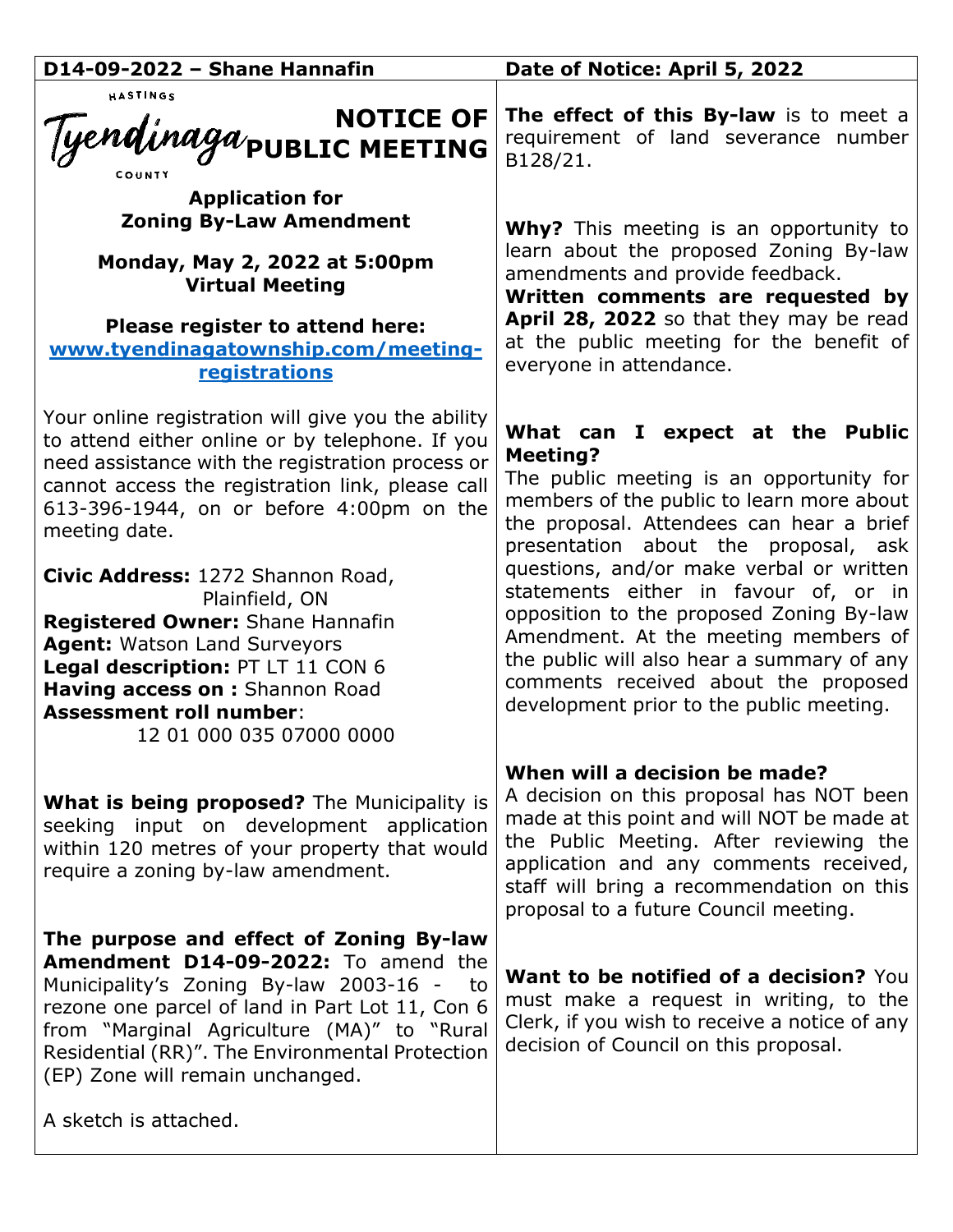## **D14-09-2022 – Shane Hannafin Date of Notice: April 5, 2022**

## **Your rights to appeal a decision:**

If a person or public body would otherwise have an ability to appeal the decision of the Council of the Township of Tyendinaga to the Ontario Land Tribunal (OLT) but the person or public body does not make oral submissions at a public meeting or make written submissions to the Township of Tyendinaga before the by-law is passed, the person or public body is not entitled to appeal the decision.

If a person or public body does not make oral submissions at a Public Meeting, or make written submissions to the Township of Tyendinaga before the proposed Zoning By-law is adopted, the person or public body may not be added as a party to the hearing of an appeal before the Ontario Land Tribunal (OLT) unless, in the opinion of the Tribunal, there are reasonable grounds to do so.

# **A note about information you may submit to the Municipality**:

Individuals who submit letters and other information to Council should be aware that any personal information contained within their communications may become part of the public record and may be made available through the Council agenda process.

This document can be made available in other accessible formats as soon as practical, upon request.

# **Where do I submit my comments?**

Please submit written comments to the Clerk, Yvonne Murphy of Township of Tyendinaga 859 Melrose Road Shannonville, ON K0K 3A0 Fax: 613-396-2080 Email: [clerk@tyendinagatownship.com](mailto:clerk@tyendinagatownship.com) Phone: 613-396-1944

**Questions? Want more information?** Ask the Clerk or CAO **Visit:** 859 Melrose Road, Shannonville, ON, Monday to Friday, 8:30am to 4:00pm **Phone:** 613-396-1944 | **Email:** [clerk@tyendinagatownship.com](mailto:clerk@tyendinagatownship.com) **Website:** www.tyendinagatownship.com